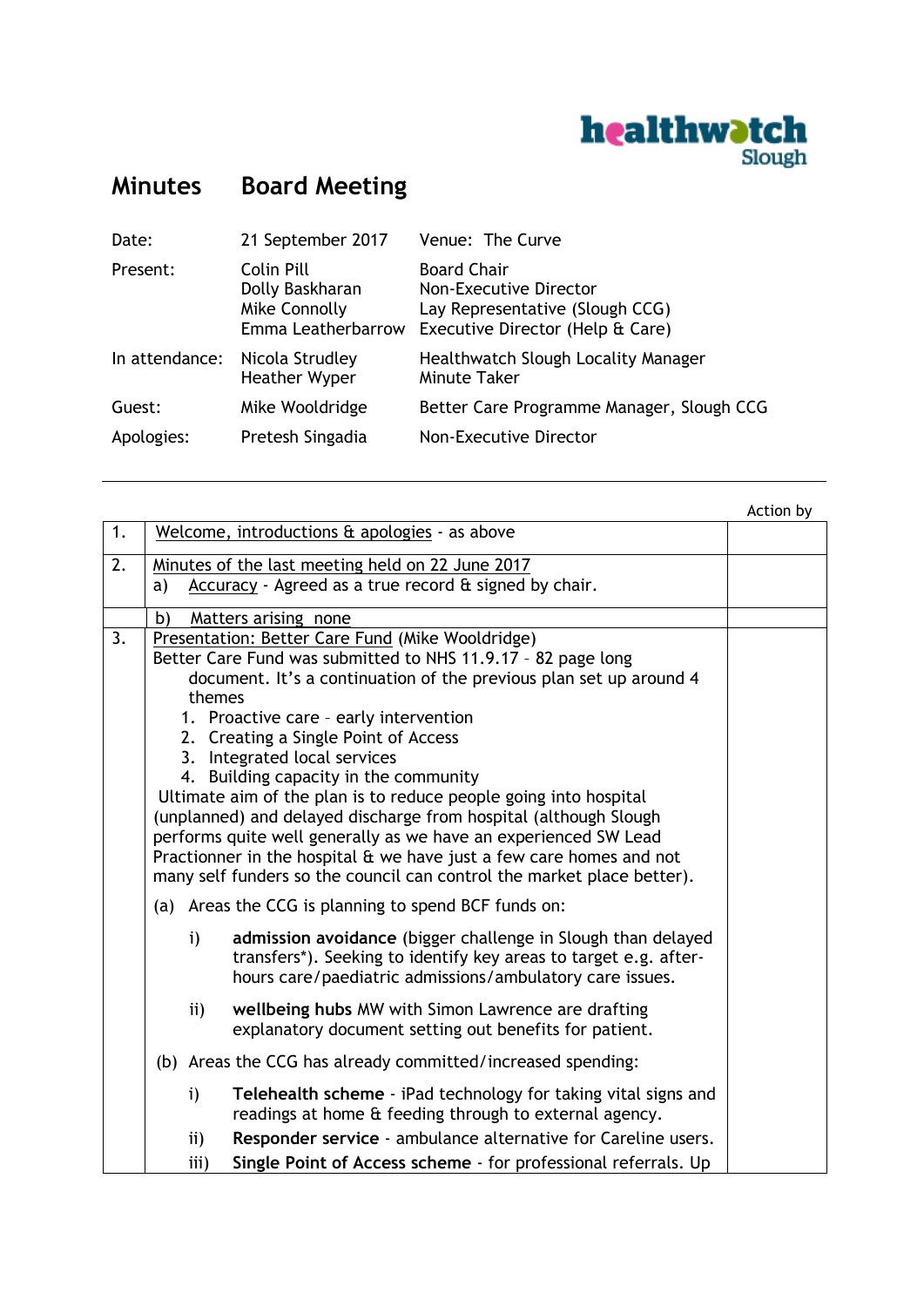|     | and running. Based in The Forge, Wokingham (phone-based).                                                                                                                                                                                                                                                                                                                          |           |  |  |  |
|-----|------------------------------------------------------------------------------------------------------------------------------------------------------------------------------------------------------------------------------------------------------------------------------------------------------------------------------------------------------------------------------------|-----------|--|--|--|
|     | Capacity-building in voluntary sector (including Community<br>iv)<br>Navigator scheme via SPACE)                                                                                                                                                                                                                                                                                   |           |  |  |  |
| 4.  | Retendering of Healthwatch - CIC's tender bid had been submitted.<br>Decision announcement still awaited. Current contract ends 11.11.10                                                                                                                                                                                                                                           |           |  |  |  |
| 5.  | Projects update                                                                                                                                                                                                                                                                                                                                                                    |           |  |  |  |
|     | Service Transformation - HWS's stall outside SWB <sup>1</sup> and CCG <sup>2</sup> 's<br>a)<br>Partnership Conference that morning had challenged organisations<br>to seek and use patient/user views effectively.                                                                                                                                                                 |           |  |  |  |
|     | Carers' Call to Action - Questionnaire out over summer. Over 100<br>b)<br>responses to date. Runs until 30 Sept 2017.                                                                                                                                                                                                                                                              |           |  |  |  |
|     | Children & Young People: Healthy Living - Need to establish where<br>C)<br>can HWS add value. HWS team had met with Public Health who are<br>already very active on this priority. Clear from Partnership<br>Conference that obesity issue is being looked at by many<br>organisations. 6 Oct meeting to look at Partners can best support<br>Public Health's efforts.             |           |  |  |  |
| 6.  | Media Relations - Masters of Communication - deferred to next meeting<br>so PS could contribute. Meanwhile, NS reported she had carried out three<br>media interviews since attending HWE training day.                                                                                                                                                                            |           |  |  |  |
| 7.  | Prospect Park <sup>3</sup> Enter & View (joint initiative with the other Berks lHWs)<br>Met with new Director and liaised with CQC to whom they submitted a<br>Berkshire-wide intelligence report. Series of visits would be carried out<br>mid October. Ttraining had been arranged for volunteers; they would<br>also attend ward meetings in preparation.                       |           |  |  |  |
| 8.  | Update from strategic meetings                                                                                                                                                                                                                                                                                                                                                     |           |  |  |  |
|     | Slough Wellbeing Board - NS had attended recent workshop-style<br>a)<br>meeting. Move to more focused, themed meetings continues.                                                                                                                                                                                                                                                  |           |  |  |  |
|     | Safeguarding Boards - Nobody currently representing HWS on Adult<br>b)<br>Safeguarding Board. EL had not been able to attend the most recent<br>Children's Safeguarding Board meeting but had submitted comments<br>in response to the agenda and papers. She had also contributed a<br>summary of HWS 2016-7 activity & achievements for inclusion in the<br>CSB's annual report. |           |  |  |  |
| 9.  | Finance<br>EL confirmed that the first quarter accounts were satisfactory. Q2<br>accounts would be sent out in mid October.                                                                                                                                                                                                                                                        |           |  |  |  |
| 10. | Any other business                                                                                                                                                                                                                                                                                                                                                                 |           |  |  |  |
|     | Wexham Park Hospital disabled parking charges - to be raised at<br>a)<br>forthcoming patient involvement forum.                                                                                                                                                                                                                                                                    | <b>NS</b> |  |  |  |
|     | Board recruitment - EL suggested HWS ask Naveed Ahmed from SWB<br>b)<br>to recommend suitable candidates with a business background who                                                                                                                                                                                                                                            | NS/CP     |  |  |  |

 1 Slough Wellbeing Board 2 Slough Clinical Commissioning Group

<sup>&</sup>lt;sup>3</sup> Prospect Park Hospital, located in Tilehurst (west of centre of Reading), is the main hospital for people in Berkshire with mental health problems.